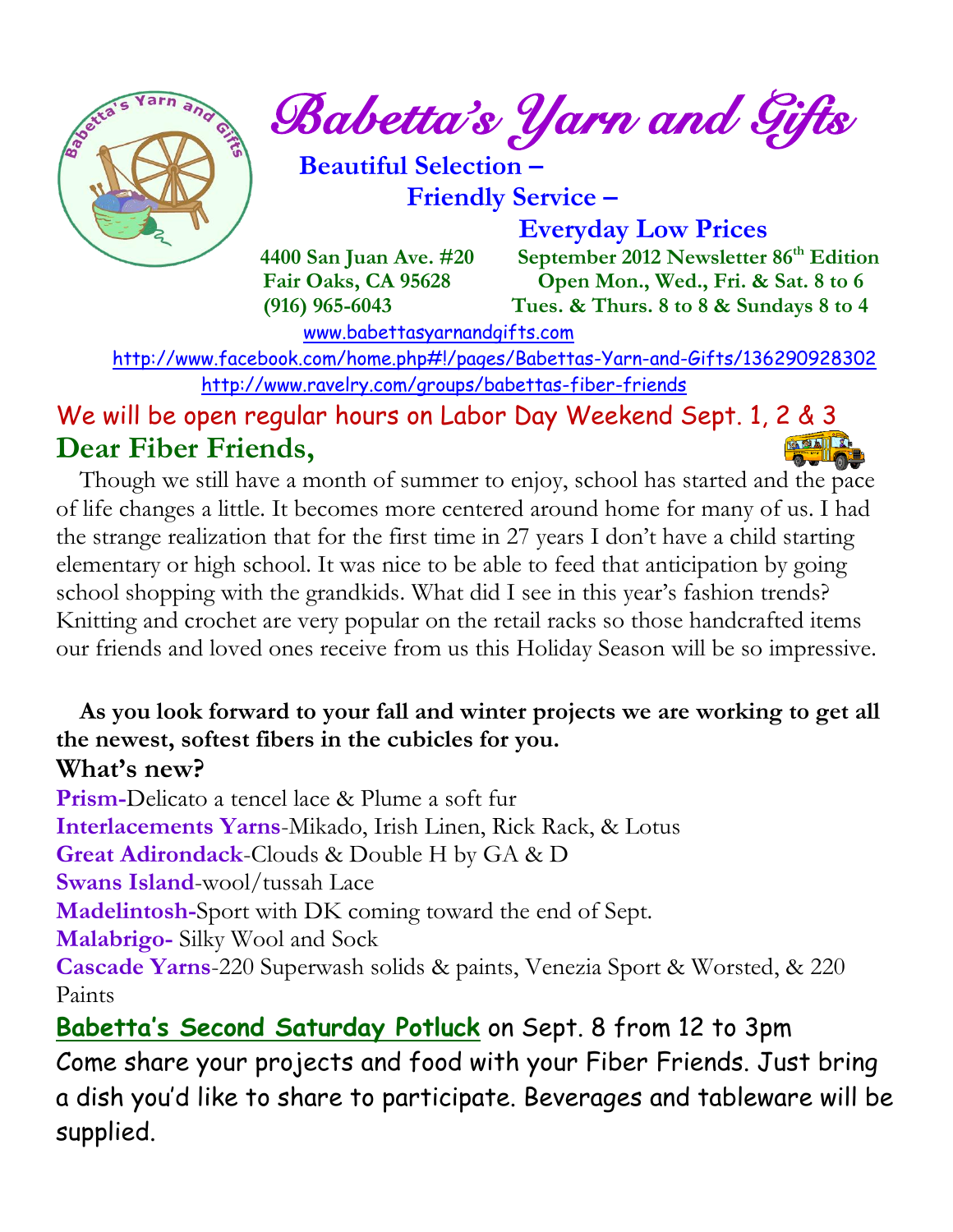

 Don't forget about our ongoing food drive. Bring in a nonperishable food item and be entered to win a \$25 Gift Certificate. The drawing is at the end of each month.

### **Classes for September at Babetta's**

 *In our project classes you can learn to knit anything from scarves to socks to felted purses to lace shawls to hats to sweaters. Pick your project and join in the fun. Our knitters inspire each other to try new things by sharing ideas and showing off their latest creation. Sign up for one of our classes and you will receive a coupon for 10% off.*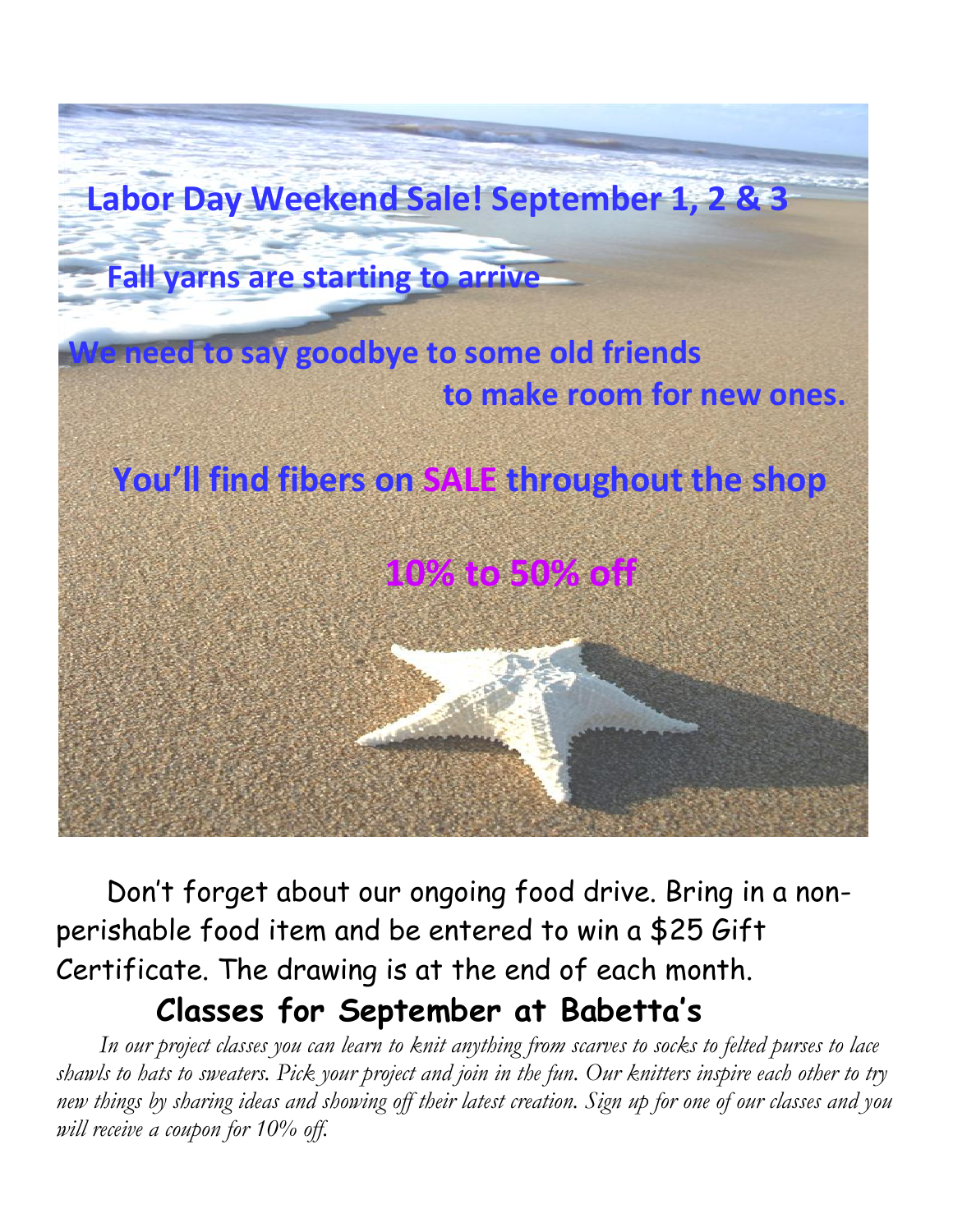**Pre-registration is required as class sizes are limited. Please choose your dates carefully. Because of scheduling conflicts and complications, make-up classes will only be allowed under special circumstances and individual consideration.**

*Our project class knitting teacher Maya Gardner has been teaching at Babetta's for 7 years and can help you make your fiber dreams come true in a fun and patient atmosphere.*

#### **Tuesdays Sept. 4, 11 & 18**

Knitting Project 10am – 11:30am fee \$40 Knitting Project 6pm – 7:30pm fee \$40

#### **Wednesdays Sept. 5, 12 & 19**

Knitting Project 1pm – 2:30pm fee \$40 Knitting Project 3:30pm- 5pm fee \$40

**Thursday Sept. 6, 13 & 20** Knitting Project 6pm – 7:30pm fee \$40

**Saturdays Sept. 8, 15 & 22** Knitting Project 4pm – 5:30pm fee \$40.

#### **Charity Knitting Group**

#### **Private Lessons**

Knitting or Crochet \$20 an hour Group Knitting or Crochet Private lessons \$15 an hour per person. Spinning or weaving \$25 an hour Group rates are \$20 an hour per person. 50% deposit required when scheduling. Cancellations with less than 24 hour notice will forfeit deposit with exceptions for emergencies. Other cancellations can be transferred to rescheduled lessons or store credit.

 How would you like to do some charity knitting/crocheting with a lovely group of people? **"The Purls of Fair Oaks"** meets the second Thursday of every month from 10am to noon here at **Babetta's.** This wonderful group of knitters makes newborn and preemie hats for local hospitals as well as other local charity groups. If you'd like to come join the group there's always room for more. This month's date is Sept.13. If you'd like to drop off any knitted or crocheted donation items you can do that at any time and I will pass them on.

## Workshops in September



**Wet Felted Seamless Purse Workshop With Antoinette & Reecie** Saturday, September 29, 2012 10 am – 5 pm registration \$75 Materials sold separately \$15-\$20 3 spaces left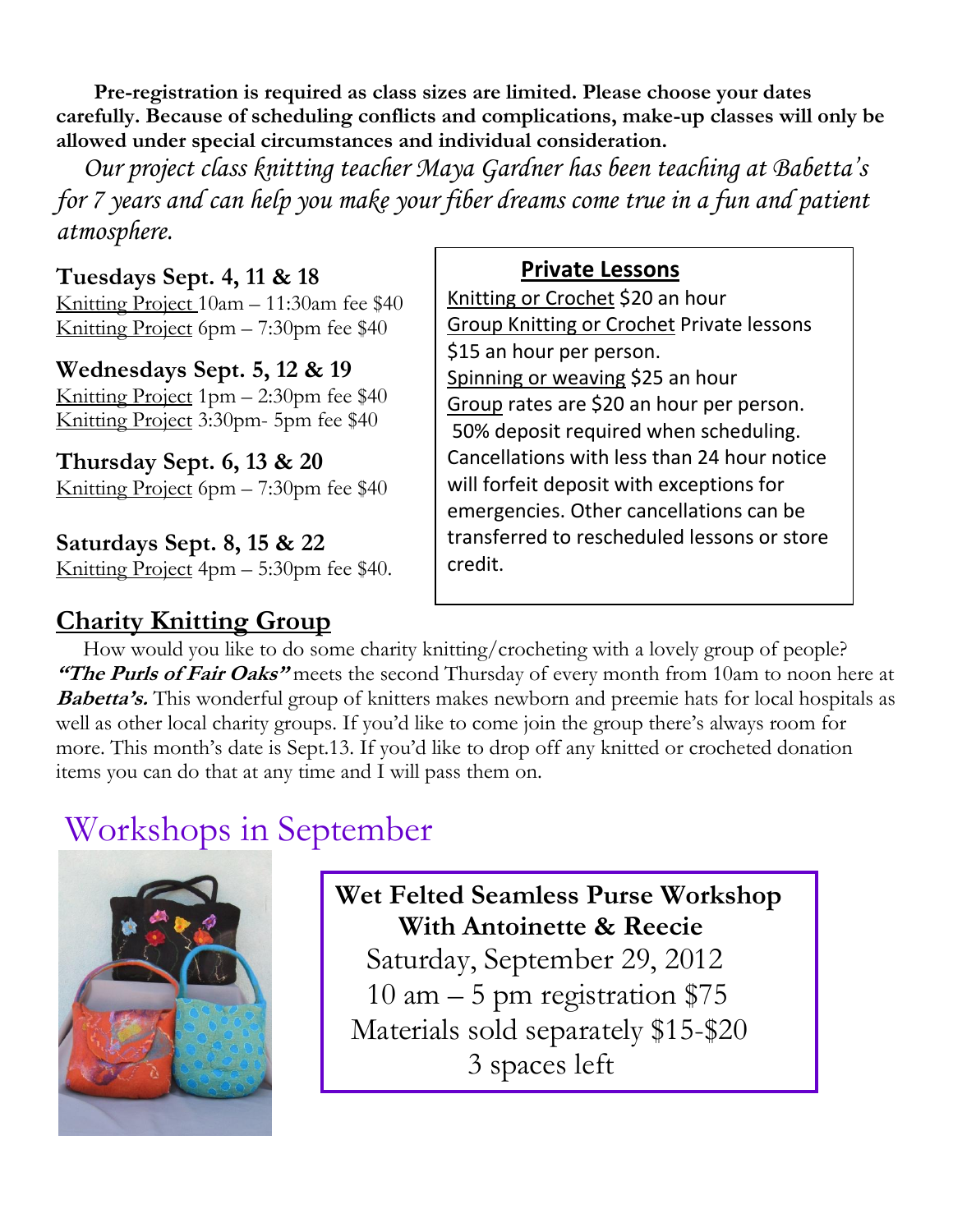**Felted Flower Workshop With Antoinette & Reecie** Thursday, September 27, 2012 3pm – 7pm \$55 includes materials 3 spaces left



# KAL Bono Kimono



Fall KAL with Gustine Sept. 11, 18 & Oct. 9 registration \$40 This one piece multi directional kimono is an advanced beginner project with simple style and comfortable wear-ability. We'll be using Plymouth Mushishi. It only takes 2 skeins.

 You'll receive 10% off the yarn and pattern for this KAL.

# **>**Look for KALs this fall and winter

Fairisle mittens & hats, a beaded vest, and a top-down sweater

Classic Elite Trunk Show September 20 through October 7 from the **Color** by Kristen Collection